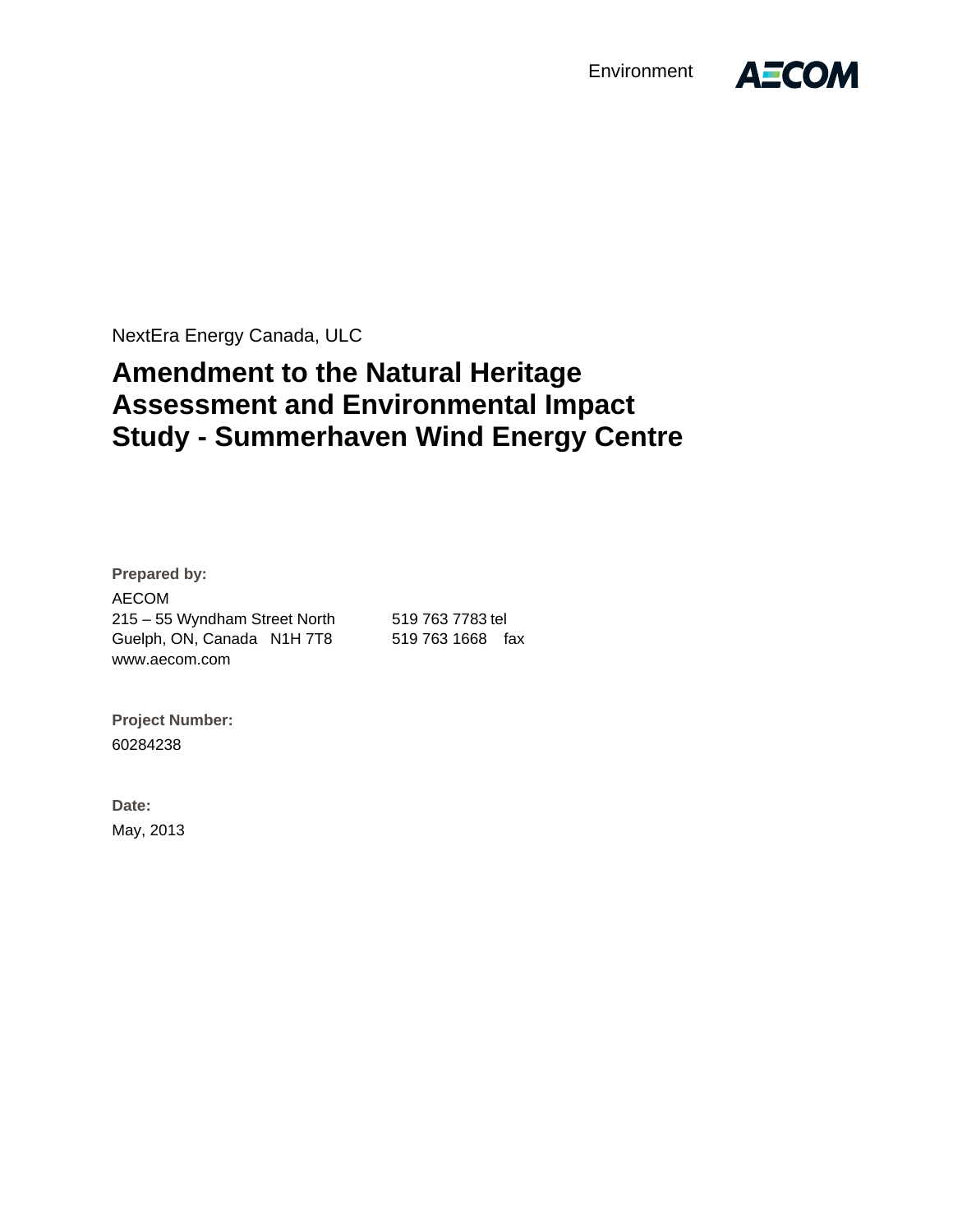### **Distribution List**

| # of Hard Copies | <b>PDF Required</b> | <b>Association / Company Name</b>   |  |  |  |
|------------------|---------------------|-------------------------------------|--|--|--|
|                  |                     | Ministry of Natural Resources (MNR) |  |  |  |
|                  |                     | NextEra Energy Canada, ULC          |  |  |  |
|                  |                     | <b>AECOM</b>                        |  |  |  |
|                  |                     | Ministry of the Environment (MOE)   |  |  |  |

### **AECOM Signatures**

W  $40$ 

**Report Prepared By:**

 Shelley Lohnes, B.Sc. (Hons.) Ecologist

*Nlax* fare

**Report Reviewed By:**

 Marc Rose, MES, MCIP, RPP Senior Environmental Planner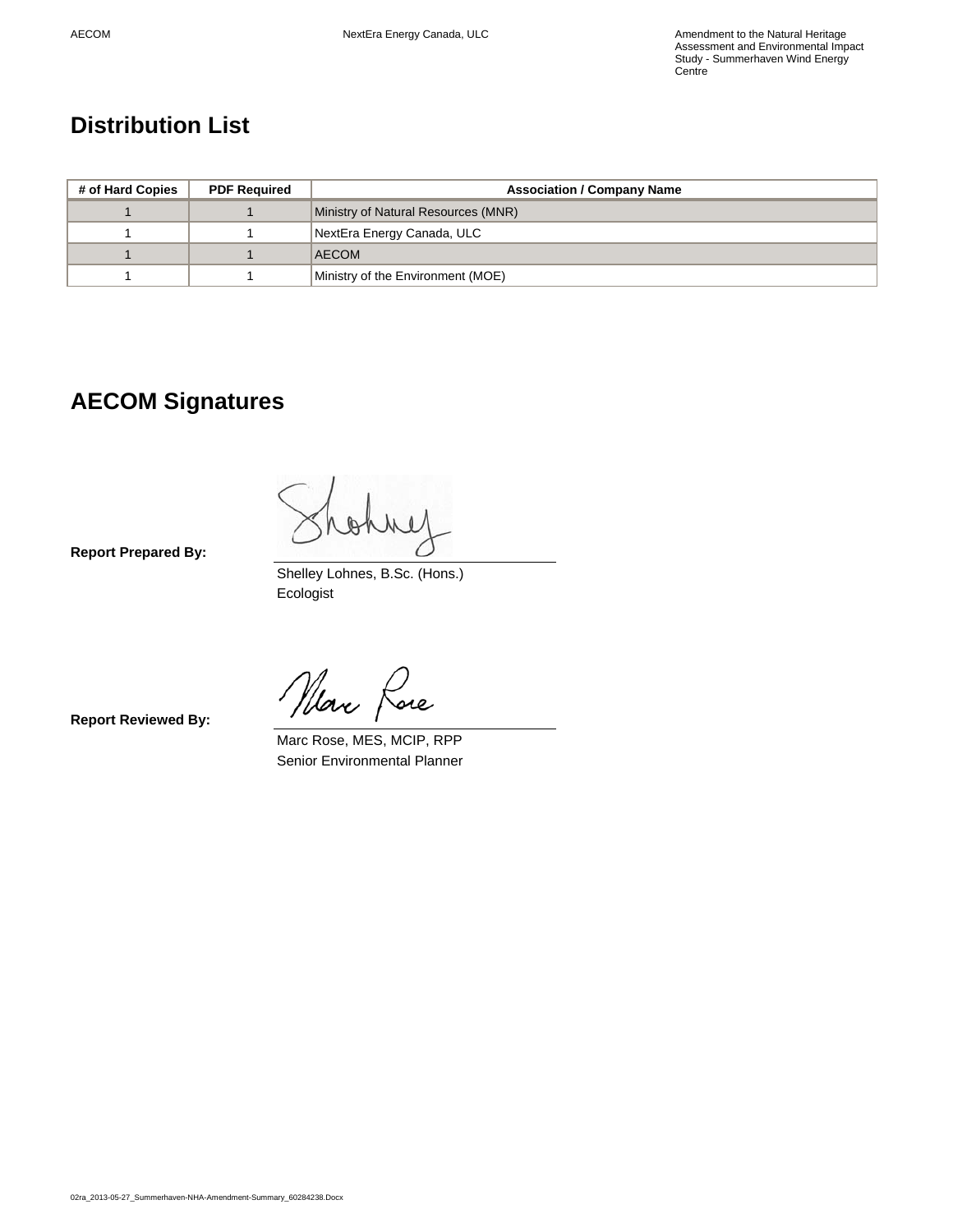## **Table of Contents**

#### **Distribution List**

|    | 1.1                                                                             |  |  |  |
|----|---------------------------------------------------------------------------------|--|--|--|
| 2. |                                                                                 |  |  |  |
|    |                                                                                 |  |  |  |
|    | 4. Amendments to the Evaluation of Significance and Environmental Impact Study5 |  |  |  |

#### **List of Figures**

| Figure 1. |  |  |
|-----------|--|--|
|-----------|--|--|

#### **List of Tables**

| Table 1. |  |  |
|----------|--|--|
|          |  |  |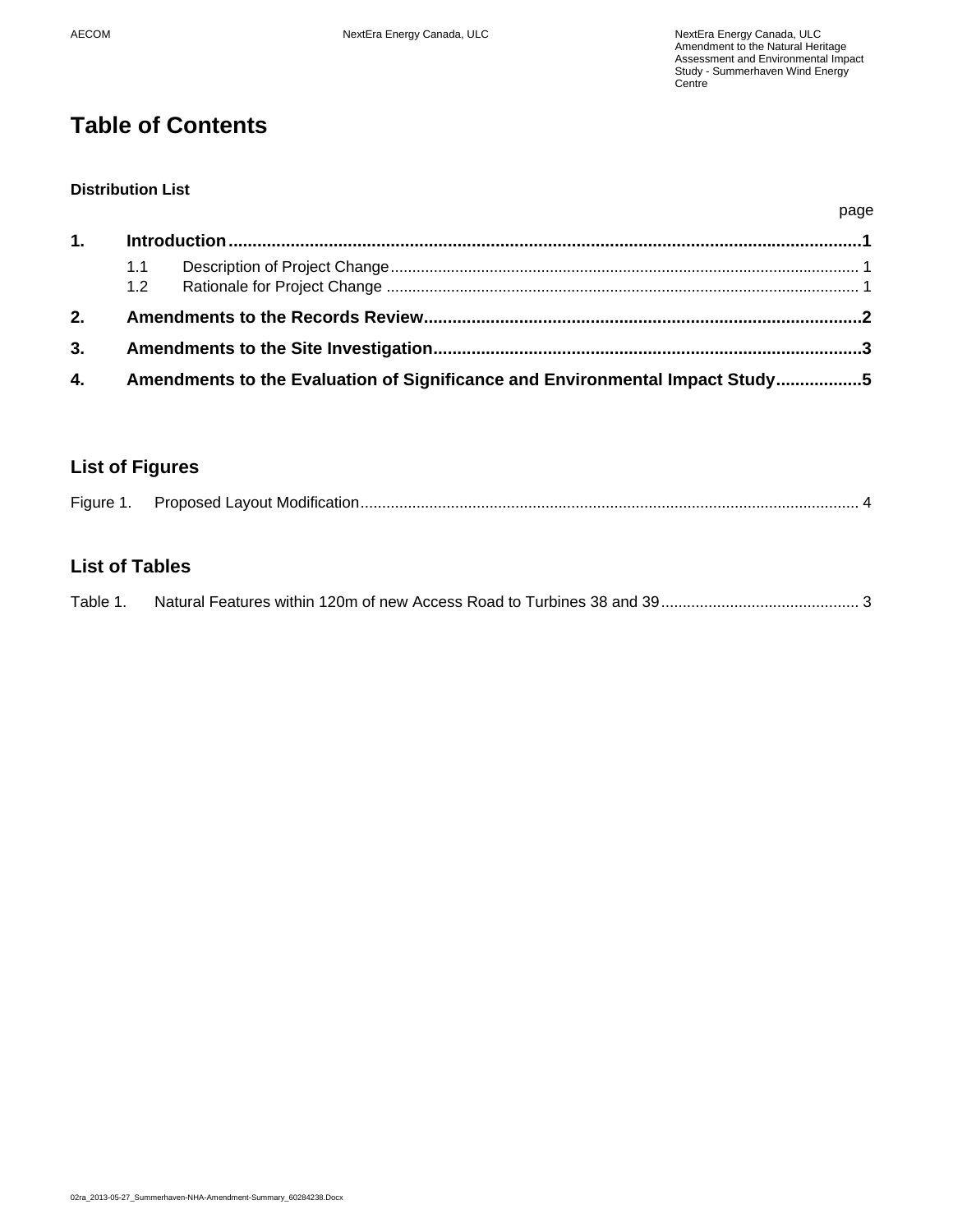## **1. Introduction**

#### **1.1 Description of Project Change**

A new access road and collection cable route will be constructed on Lot 9, Concession 2, to connect Haldimand Road 3 (Rainham Road) to Turbines 38 and 39 to the north on an existing airstrip. The new access road and collection cabling will be constructed within the construction disturbance area illustrated on Figure 1. No other changes will be made to the Project Location or infrastructure.

#### **1.2 Rationale for Project Change**

The construction of the new access road and collection cable will allow access to two turbines. Currently the road allowing access to these turbines from the east is undergoing Stage 3 archaeological assessments that have been delayed due to the late spring, and subsequent flood conditions. Constructing the new access road will allow construction to begin at the two turbine locations and will allow the project to proceed according to schedule.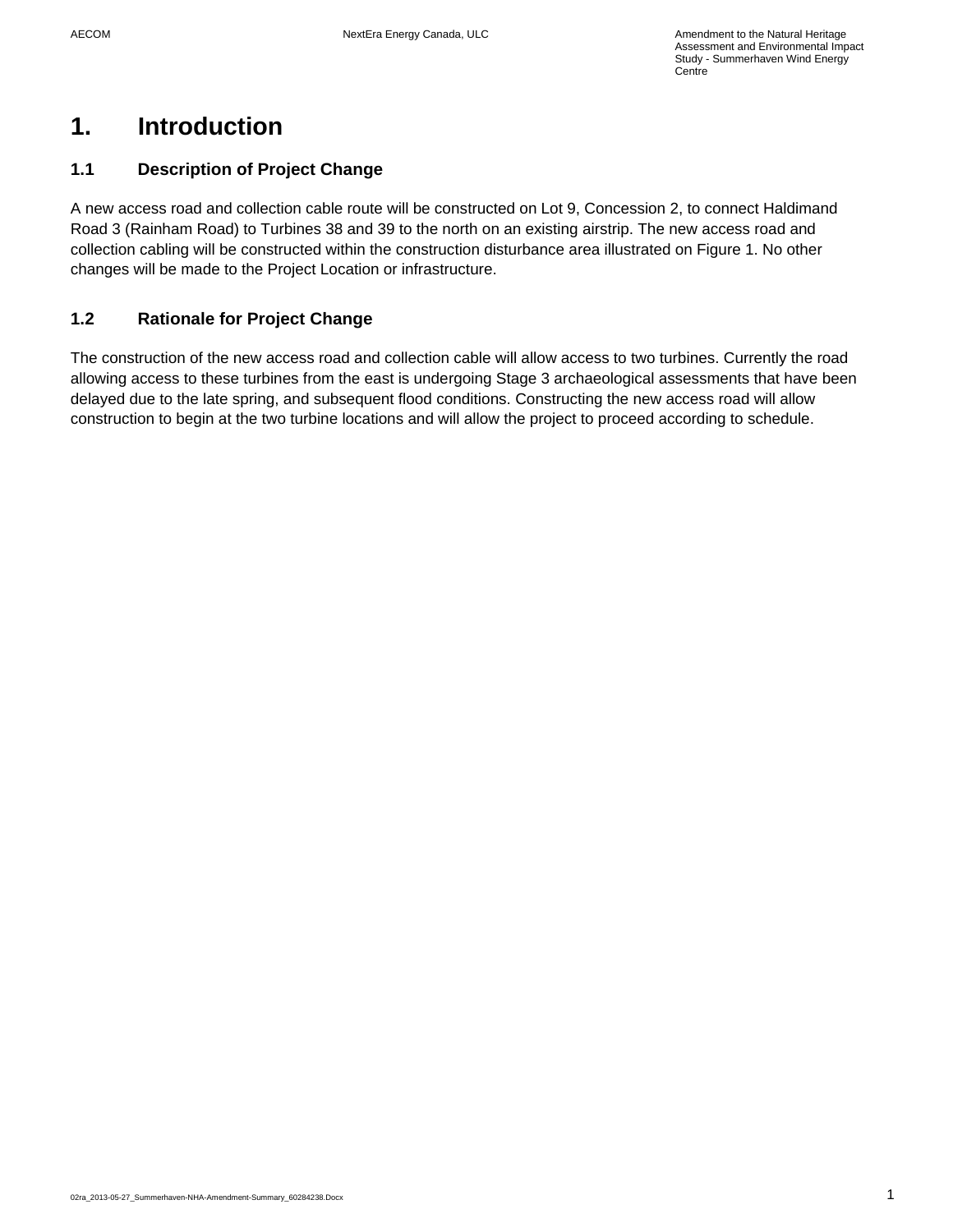### **2. Amendments to the Records Review**

There are no changes to the Records Review as a result of these changes. The proposed access road is located north of an existing collection line and south of Turbine 39. This area was part of the original REA submission and was evaluated in the NHA completed in May, 2011 (Golder, 2011).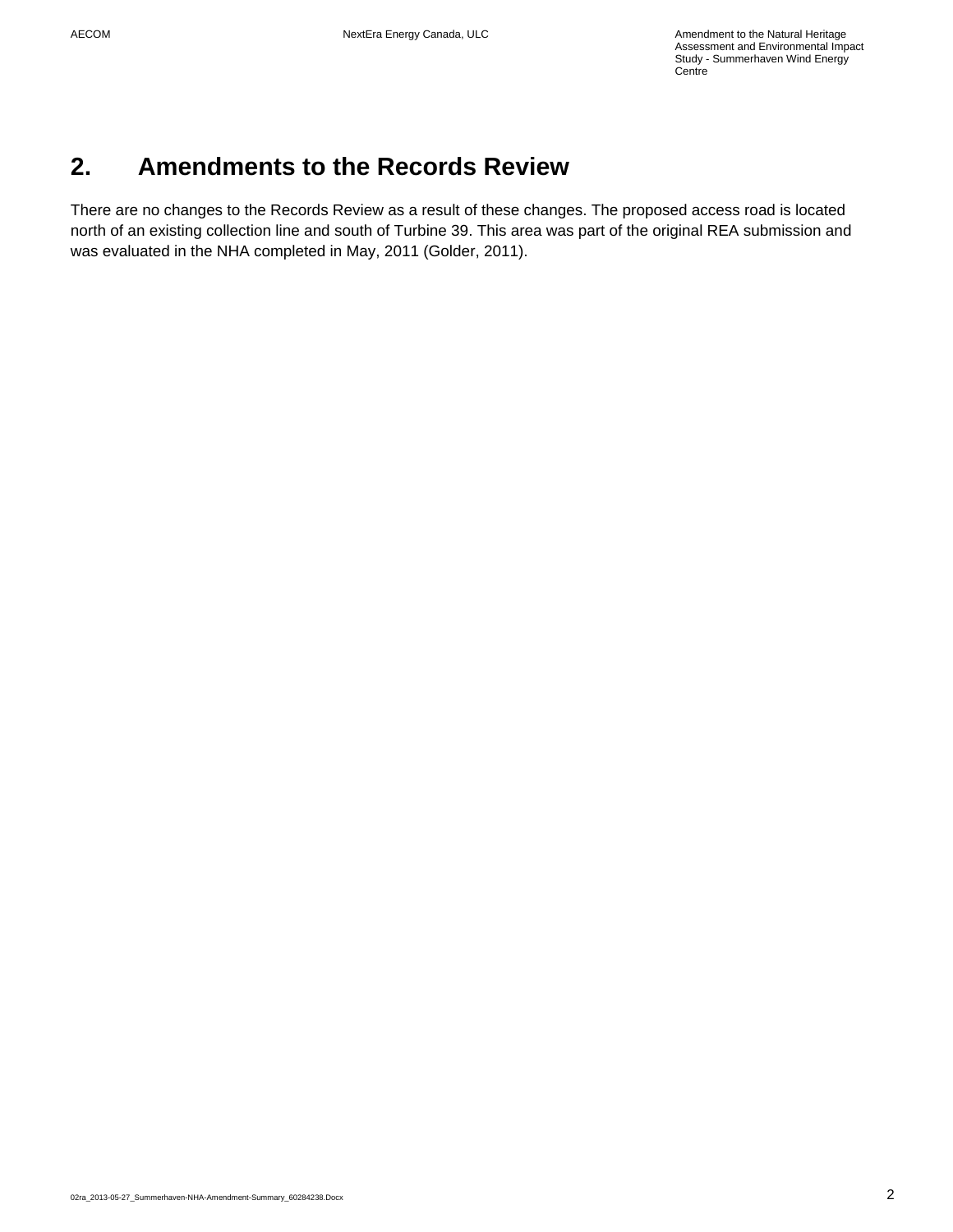## **3. Amendments to the Site Investigation**

No natural features are found within 120m of the proposed access road to Turbines 38 and 39, as described in **Table 1.**

| <b>Natural Feature</b><br>Type | Natural<br>Feature<br>ID | <b>Location Details</b>                                               | <b>Description of Feature</b><br>from REA Reports                                | <b>Source</b>                                      | <b>Comments from Site</b><br>Visit, May 24, 2013                                                                                                                                         |
|--------------------------------|--------------------------|-----------------------------------------------------------------------|----------------------------------------------------------------------------------|----------------------------------------------------|------------------------------------------------------------------------------------------------------------------------------------------------------------------------------------------|
| <b>Man-made Pond</b>           | 239                      | North of Concession 3.<br>within 120m of access<br>road to Turbine 39 | • Does not meet O. Reg. 359/09<br>definition of "water body".<br>• Man-made pond | Waterbodies<br>Assessment Report,<br>Golder, 2011. | Man-made pond has<br>banks armored with<br>limestone, and lawn<br>is manicured up to<br>the edge. No natural<br>soils suitable for turtle<br>nesting or<br>overwintering are<br>present. |

A site visit was completed on May 24, 2013 to confirm that site conditions had not changed since the NHA was completed, and it was confirmed that no new candidate natural features exist within 120m of the proposed access road changes.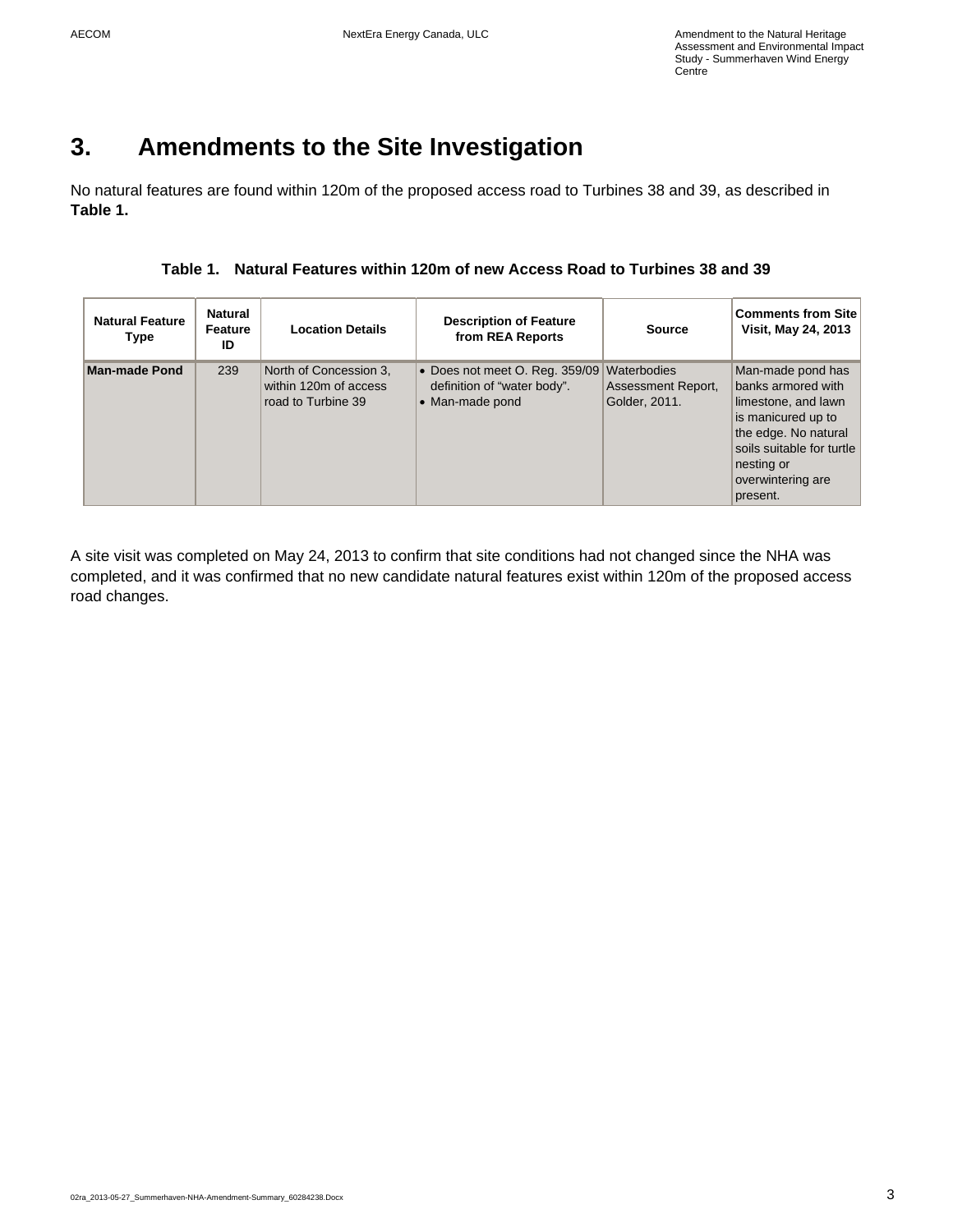Path: Q:\DATA\Projects\2012\RobFrizzell\NextraProposal\Summerhaven\_LC\_T39\_20130528\_2.mxd